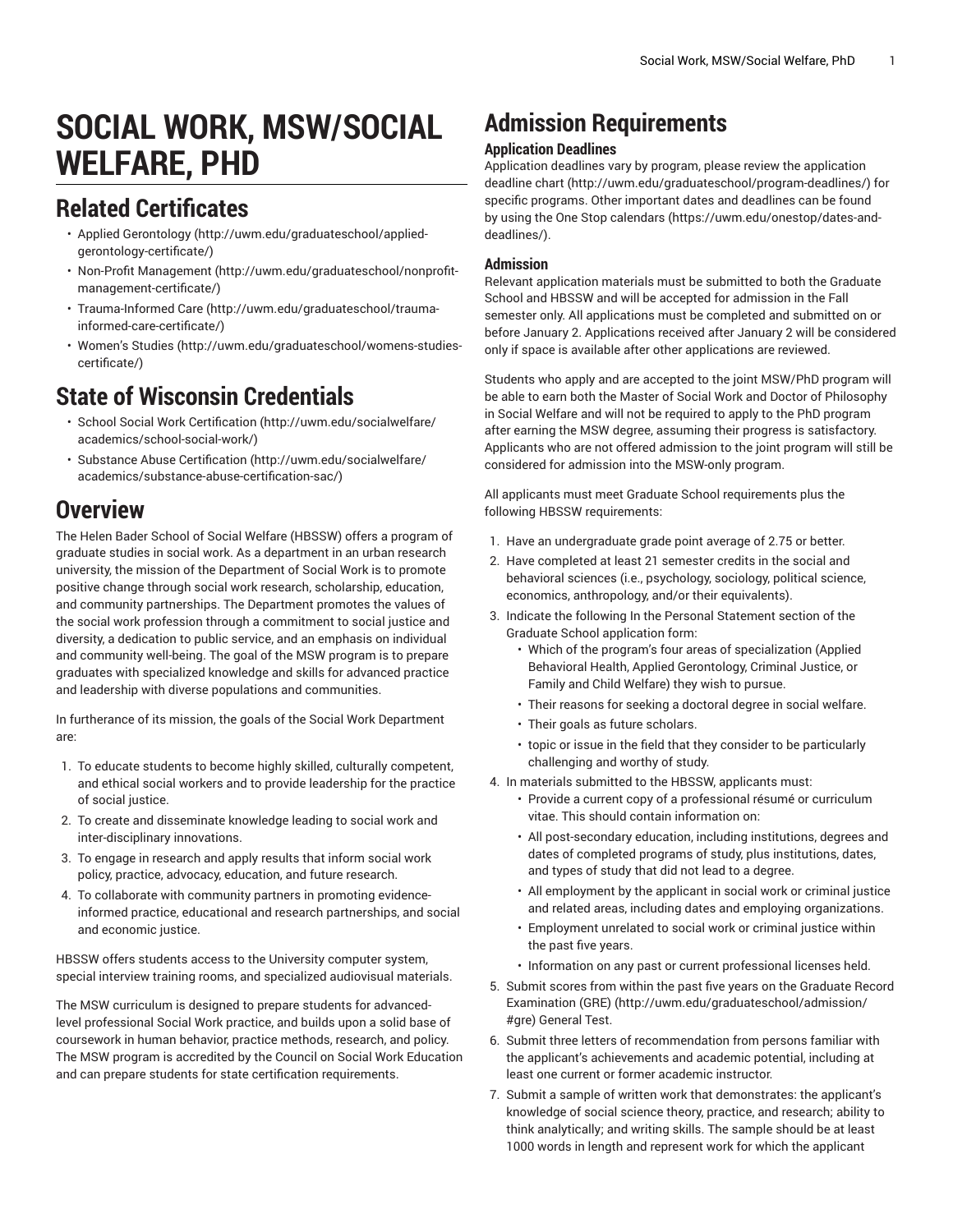was the sole author, or if it is jointly authored should indicate which sections were primarily done by the applicant.

#### **Advisement**

The HBSSW will assign each MSW/PhD student a major professor. This assignment is based on congruence between the applicant's interests and the expertise of the major professor. In consultation with the director of the PhD program, the student may change major professors after beginning the program, but no applicant will be admitted unless a doctoral faculty member in social welfare agrees to serve as major professor.

#### **Financial Assistance**

Through a combination of tuition remission, teaching assistantships, research assistantships, fellowships, and other options, the program will attempt to provide financial assistance to all admitted students during their first four years in the program. Applicants needing additional information on other sources of financial assistance, such as student loans, should contact the campus's Office of Financial Aid.

# **Credits and Courses**

#### **MSW Requirements**

The MSW portion of the joint curriculum requires a minimum of 22 graduate credits for students admitted to the Advanced Curriculum. Another 12 credits normally required in the Advanced Curriculum will be replaced by the same number of Ph.D- level credits. Students admitted into the joint curriculum who have not earned a bachelor's degree from an accredited social work program within the past five years are required to complete 22 credits in the Professional Foundation prior to beginning courses in the Advanced Curriculum.

#### **Professional Foundation**

The purpose of the Professional Foundation is to orient students to the profession and to provide a knowledge, values and skills base for later course. Credits in the Professional Foundation are not included in the 22 Advanced Curriculum credits required for completion of the MSW degree, nor do they apply to the required 12 Ph.D-level credits.

| Code               | <b>Title</b>                                                     | <b>Credits</b> |
|--------------------|------------------------------------------------------------------|----------------|
| <b>SOC WRK 604</b> | Social Systems and Social Work<br>Practice                       | 3              |
| <b>SOC WRK 662</b> | Methods of Social Welfare Research                               | 3              |
| <b>SOC WRK 665</b> | <b>Cultural Diversity and Social Work</b>                        | 3              |
| <b>SOC WRK 705</b> | Individual Behavior and Social Welfare                           | 3              |
| <b>SOC WRK 708</b> | Social Work Methods I: Individuals and<br><b>Families</b>        | 3              |
| <b>SOC WRK 709</b> | Social Work Methods II: Groups,<br>Organizations and Communities | 2              |
| <b>SOC WRK 721</b> | <b>Field Instruction I</b>                                       | 3              |
| <b>SOC WRK 750</b> | Social Welfare Policy Development and<br>Implementation          | $\overline{2}$ |

#### **MSW-level Advanced Curriculum**

| Code               | Title                                                                  | <b>Credits</b> |
|--------------------|------------------------------------------------------------------------|----------------|
| <b>SOC WRK 711</b> | Direct Social Work Practice I                                          | 3              |
| or SOC WRK 713     | Community Organization, Planning and Human<br>Service Administration I |                |
| <b>SOC WRK 722</b> | <b>Field Instruction II</b>                                            | 3              |
| <b>SOC WRK 753</b> | Adult Psychopathology                                                  | 3              |
| <b>SOC WRK 811</b> | Direct Social Work Practice II:                                        | 3              |

| <b>Total Credits</b> |                                  |   |
|----------------------|----------------------------------|---|
| <b>SOC WRK 822</b>   | <b>Field Instruction IV</b>      | 4 |
| <b>SOC WRK 821</b>   | <b>Field Instruction III</b>     | 4 |
| <b>SOC WRK 820</b>   | Seminar in Social Work Practice: |   |

**MSW courses in the Advanced Curriculum to be replaced by PhD-level courses are:**

- SOC WRK 793 replaced by SOC WRK 961
- SOC WRK 794 replaced by SOC WRK 951 or SOC WRK 952
- SOC WRK 851 (subtitled) replaced by SOC WRK 931 or SOC WRK 945
- SOC WRK 791 replaced by SOC WRK 901 or SOC WRK 932
- SOC WRK 791 replaced by SOC WRK 963 or doctoral elective

#### **Exemptions**

Students who have, within the 5 years preceding admission, completed coursework which substantially duplicates MSW Professional Foundation courses may apply to the Chair of the Social Work Department for an exemption from the relevant courses. Exemption examinations are also offered on a scheduled basis for these courses. Exemption of the field experience (SOC WRK 721) may be authorized by the Director of Field Programs for students having sufficient supervised employment experience. Students interested in securing an exemption should request course exemption forms upon notification of admission to the program.

All requests for exemptions must be made at the time of initial enrollment. Exemption requests will not be accepted following the end of the first semester of coursework.

#### **PhD Requirements**

A minimum of 39 credits of PhD-level coursework is required. At least 33 of these must be earned in residence at UWM. Required courses include:

| Code                                     | Title                                                                              | <b>Credits</b> |
|------------------------------------------|------------------------------------------------------------------------------------|----------------|
| <b>Foundation</b>                        |                                                                                    |                |
| <b>SOC WRK 901</b>                       | Philosophy of Science                                                              | 3              |
| <b>Specialization Seminars</b>           |                                                                                    |                |
|                                          | Select 9 credits (3 from area of specialization) Examples include:                 | 9              |
| <b>SOC WRK 931</b>                       | Theories of Poverty and Social Welfare<br>Policy                                   |                |
| <b>SOC WRK 932</b>                       | Theories and Research on Behavior<br>Change                                        |                |
| <b>SOC WRK 945</b>                       | Family and Long-Term Care Across the<br>Life Course                                |                |
| <b>SOC WRK 791</b>                       | <b>Current Topics in Social Work: (Family</b><br>and Child Welfare Specialization) |                |
| <b>Research Methods</b>                  |                                                                                    |                |
| <b>SOC WRK 951</b>                       | <b>Ouantitative Research Methods</b>                                               | 3              |
| <b>SOC WRK 952</b>                       | <b>Oualitative Research Methods in Social</b><br>Work                              | 3              |
| <b>Statistics</b>                        |                                                                                    |                |
| <b>SOC WRK 961</b>                       | Introduction to Statistical Methods                                                | 4              |
| <b>SOC WRK 962</b>                       | <b>Applied Multiple Regression Analysis</b>                                        | 3              |
| <b>SOC WRK 963</b>                       | Measurement Methods and Related<br>Multivariate Statistics                         | 3              |
| <b>SOC WRK 964</b>                       | <b>Advanced Statistical Methods</b>                                                | 3              |
| <b>Proseminars and Independent Study</b> |                                                                                    |                |
| <b>SOC WRK 991</b>                       | Doctoral Proseminar. (Research Ethics)                                             | 1              |